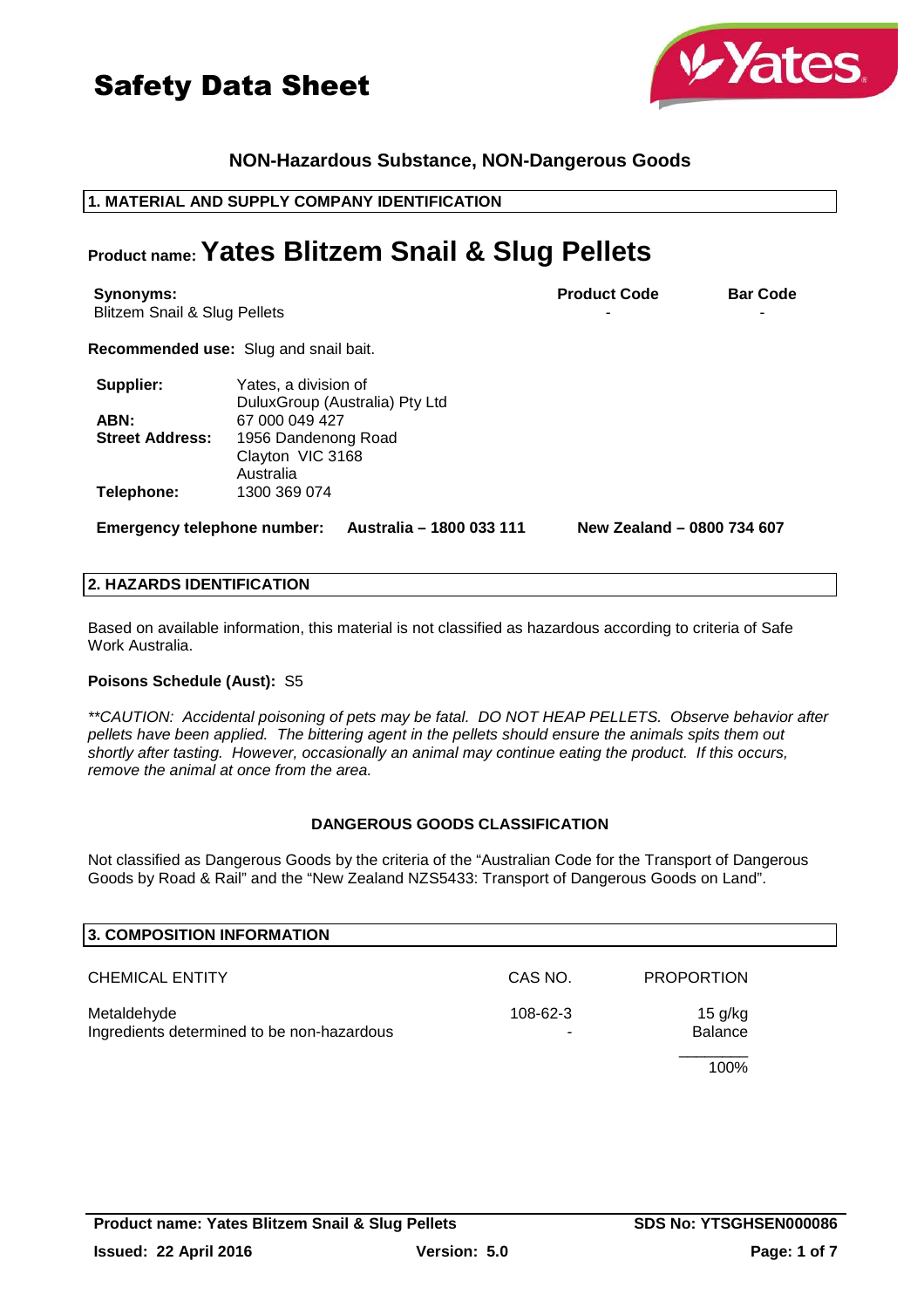



# **4. FIRST AID MEASURES**

If poisoning occurs, contact a doctor or Poisons Information Centre (Phone Australia 131 126, New Zealand 0800 764 766).

**Inhalation:** Remove victim from exposure - avoid becoming a casualty. Seek medical advice if effects persist.

**Skin contact:** If skin or hair contact occurs, remove contaminated clothing and flush skin and hair with running water. If swelling, redness, blistering or irritation occurs seek medical assistance.

**Eye contact:** If in eyes wash out immediately with water. In all cases of eye contamination it is a sensible precaution to seek medical advice.

**Ingestion:** Rinse mouth with water. If swallowed, do NOT induce vomiting. Give a glass of water to drink. Never give anything by the mouth to an unconscious patient. If vomiting occurs give further water. Seek medical advice.

**PPE for First Aiders:** Wear overalls, safety glasses and impervious gloves. Available information suggests that gloves made from nitrile rubber should be suitable for intermittent contact. However, due to variations in glove construction and local conditions, the user should make a final assessment. Always wash hands before smoking, eating, drinking or using the toilet. Wash contaminated clothing and other protective equipment before storing or re-using.

**Notes to physician:** Treat symptomatically.

#### **5. FIRE-FIGHTING MEASURES**

**Hazchem Code:** Not applicable.

**Suitable extinguishing media: I**f material is involved in a fire use water fog (or if unavailable fine water spray), foam, dry agent (carbon dioxide, dry chemical powder).

**Specific hazards:** Combustible material.

**Fire fighting further advice:** On burning may emit toxic fumes. Fire fighters to wear self-contained breathing apparatus and suitable protective clothing if risk of exposure to vapour or products of combustion.

# **6. ACCIDENTAL RELEASE MEASURES**

#### **SMALL SPILLS**

Wear protective equipment to prevent skin and eye contamination. Wipe up with absorbent (clean rag or paper towels). Allow absorbent to dry before disposing with normal household garbage.

#### **LARGE SPILLS**

Wear protective equipment to prevent skin and eye contamination and the inhalation of dust. Work up wind or increase ventilation. Cover with damp absorbent (inert material, sand or soil). Sweep or vacuum up, but avoid generating dust. Collect and seal in properly labelled containers or drums for disposal. If contamination of crops or waterways has occurred advise emergency services or State Department of Agriculture.

**Dangerous Goods – Initial Emergency Response Guide No:** Not applicable.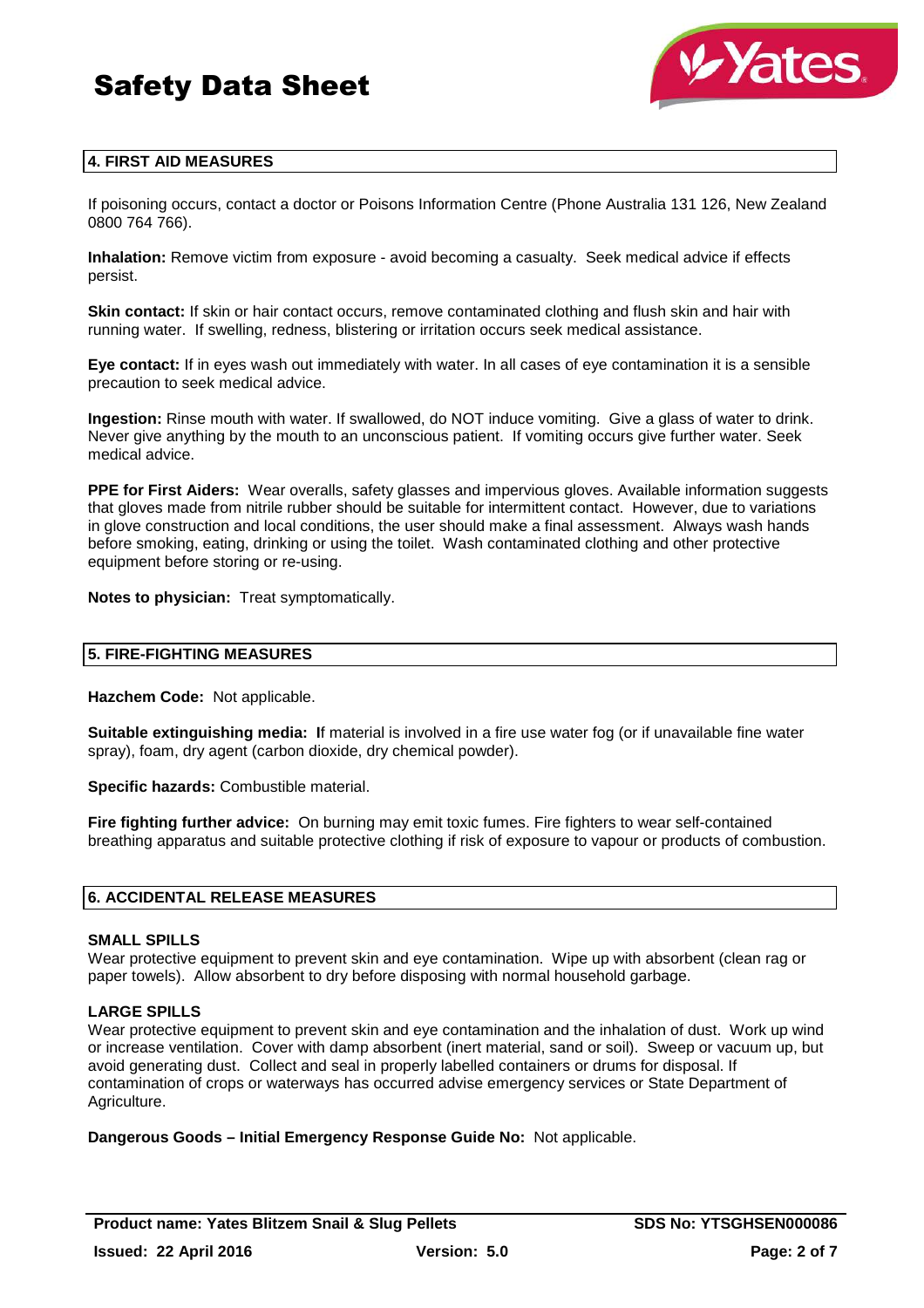

# **7. HANDLING AND STORAGE**

**Handling:** Avoid contact with skin and eyes.

**Storage:** Store in a cool, dry, well-ventilated place and out of direct sunlight. Store away from foodstuffs. Store away from incompatible materials described in Section 10. Keep containers closed when not in use check regularly for spills.

This material is a Scheduled Poison S5 and must be stored, maintained and used in accordance with the relevant regulations.

# **8. EXPOSURE CONTROLS AND PERSONAL PROTECTION**

**National occupational exposure limits:** No value assigned for this specific material by Safe Work Australia or Department of Labour New Zealand.

**Biological Limit Values:** As per the "National Model Regulations for the Control of Workplace Hazardous Substances (Safe Work Australia)" the ingredients in this material do not have a Biological Limit Allocated.

**Engineering measures:** Natural ventilation should be adequate under normal use conditions. Keep containers closed when not in use.

**Personal protection equipment:** OVERALLS, SAFETY SHOES, SAFETY GLASSES, GLOVES.

#### MANUFACTURING, PACKAGING AND TRANSPORT:

Wear overalls, safety glasses and impervious gloves. Available information suggests that gloves made from nitrile rubber should be suitable for intermittent contact. However, due to variations in glove construction and local conditions, the user should make a final assessment. Always wash hands before smoking, eating, drinking or using the toilet. Wash contaminated clothing and other protective equipment before storing or reusing.

If dust exists, wear dust mask/respirator meeting the requirements of AS/NZS 1715 and AS/NZS 1716.

#### RECOMMENDATIONS FOR CONSUMER USE: Wash hands after use.

**Hygiene measures:** Keep away from food, drink and animal feeding stuffs. When using do not eat, drink or smoke. Wash hands prior to eating, drinking or smoking. Avoid skin and eye contact and inhalation of dust. Ensure that eyewash stations and safety showers are close to the workstation location.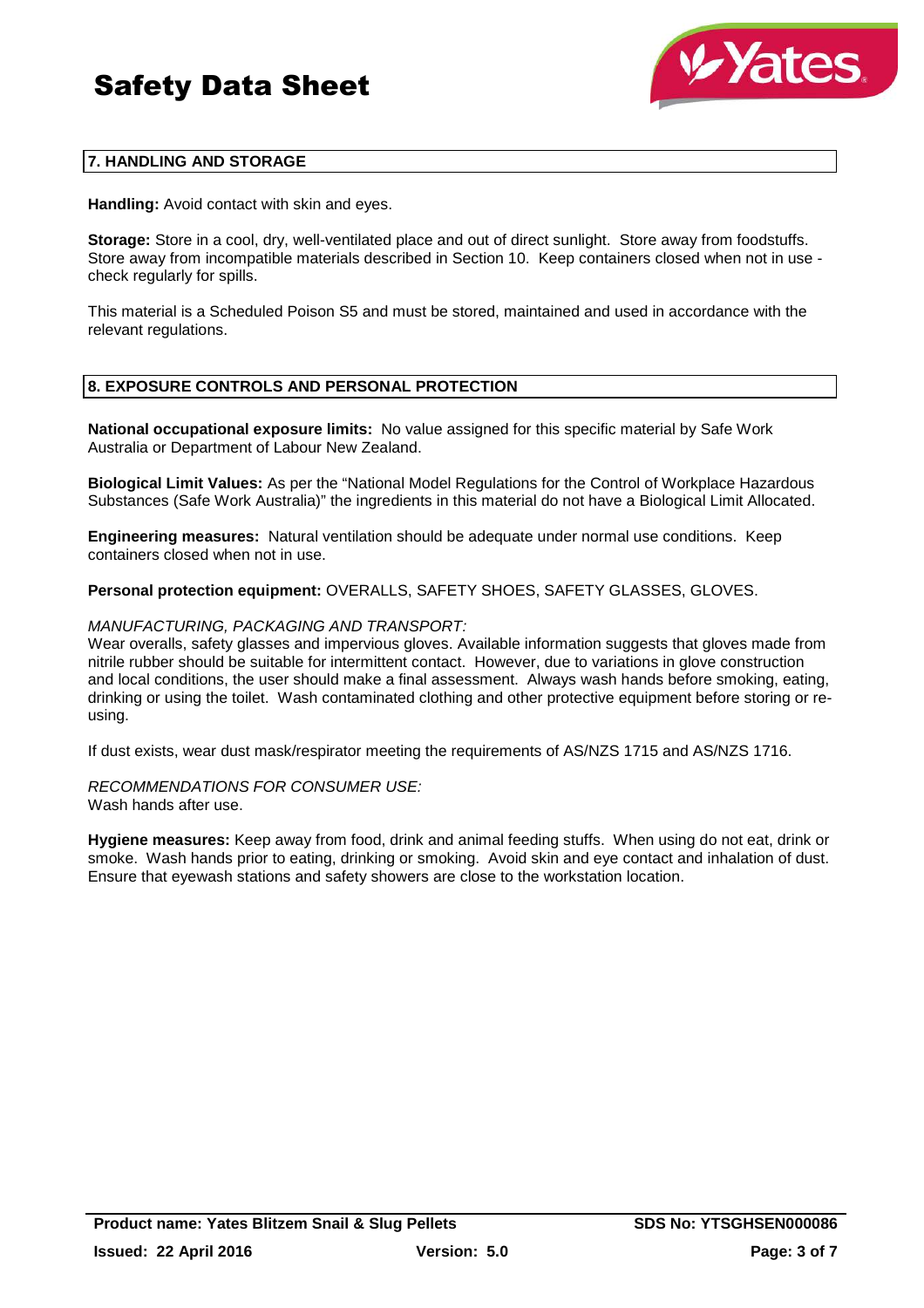



# **9. PHYSICAL AND CHEMICAL PROPERTIES**

**Form / Colour / Odour:** Pale-green pellets with a wheat-like odour.

| Solubility:                             | Insoluble in water. |
|-----------------------------------------|---------------------|
| <b>Bulk Density (kg/L):</b>             | 0.6                 |
| <b>Relative Vapour Density (air=1):</b> | >1                  |
| Vapour Pressure (20 °C):                | N Av                |
| Flash Point (C):                        | N App               |
| Flammability Limits (%):                | N App               |
| Autoignition Temperature (C):           | N App               |
| Melting Point/Range (C):                | N Av                |
| Boiling Point/Range (C):                | N Av                |
| Decomposition Point (C):                | N Av                |
| pH:                                     | N Av                |
| <b>Viscosity:</b>                       | N Av                |
| Total VOC (g/Litre):                    | N Av                |
| <b>Partition Coefficient:</b>           | 0.12 (Metaldehyde)  |

(Typical values only - consult specification sheet)  $N$  App = Not applicable

# **10. STABILITY AND REACTIVITY**

**Reactivity:** No reactivity hazards are known for the material.

**Chemical stability:** This material is thermally stable when stored and used as directed.

**Hazardous reactions:** No known hazardous reactions.

**Conditions to avoid:** Elevated temperatures and sources of ignition.

**Incompatible materials:** Oxidising agents.

**Hazardous decomposition products:** Oxides of carbon and nitrogen, smoke and other toxic fumes.

# **11. TOXICOLOGICAL INFORMATION**

No adverse health effects expected if the product is handled in accordance with this Safety Data Sheet and the product label. Symptoms or effects that may arise if the product is mishandled and overexposure occurs are:

# **Acute Effects**

**Inhalation:** Material may be an irritant to mucous membranes and respiratory tract.

**Skin contact:** Repeated or prolonged skin contact may lead to irritation.

**Ingestion:** Swallowing can result in nausea, vomiting and abdominal pain.

**Eye contact:** May be an eye irritant.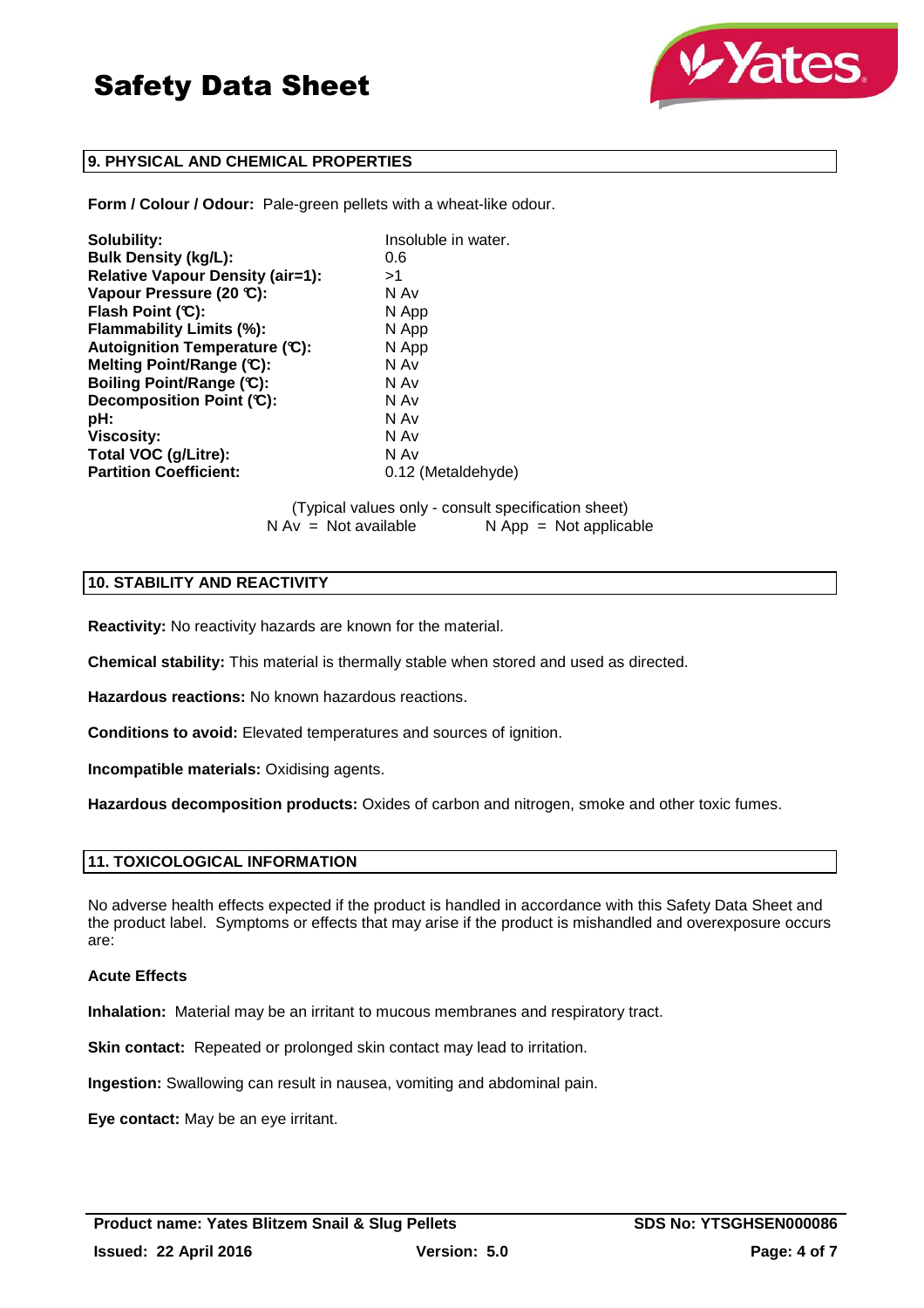# Safety Data Sheet



# **Acute toxicity**

**Inhalation:** This material has been classified as non-hazardous. Acute toxicity estimate (based on ingredients): >20 mg/L

For the active constituent: **METALDEHYDE** Inhalation LC50 (rat): 0.203 mg/L

**Skin contact:** This material has been classified as non-hazardous. Acute toxicity estimate (based on ingredients): >2,000 mg/kg

For the active constituent: **METALDEHYDE** Dermal LD50 (rat): >5,000 mg/kg

**Ingestion:** This material has been classified as non-hazardous. Acute toxicity estimate (based on ingredients): >2,000 mg/kg

For the active constituent: **METALDEHYDE** Oral LD50 (guinea pig): 175mg/kg

**Corrosion/Irritancy:** Eye: this material has been classified as not corrosive or irritating to eyes. Skin: this material has been classified as not corrosive or irritating to skin.

**Sensitisation:** Inhalation: this material has been classified as not a respiratory sensitiser. Skin: this material has been classified as not a skin sensitiser.

**Aspiration hazard:** This material has been classified as non-hazardous.

**Specific target organ toxicity (single exposure):** This material has been classified as non-hazardous.

**Chronic Toxicity**

**Mutagenicity:** This material has been classified as non-hazardous.

**Carcinogenicity:** This material has been classified as non-hazardous.

**Reproductive toxicity (including via lactation):** This material has been classified as non-hazardous.

**Specific target organ toxicity (repeat exposure):** This material has been classified as non-hazardous.

# **12. ECOLOGICAL INFORMATION**

Avoid contaminating waterways.

**Acute aquatic hazard:** This material has been classified as non-hazardous. Acute toxicity estimate (based on ingredients): >100 mg/L

For the active constituent: **METALDEHYDE** 96hr LC50 (rainbow trout): 75 mg/L

**Long-term aquatic hazard:** No information is available to complete an assessment.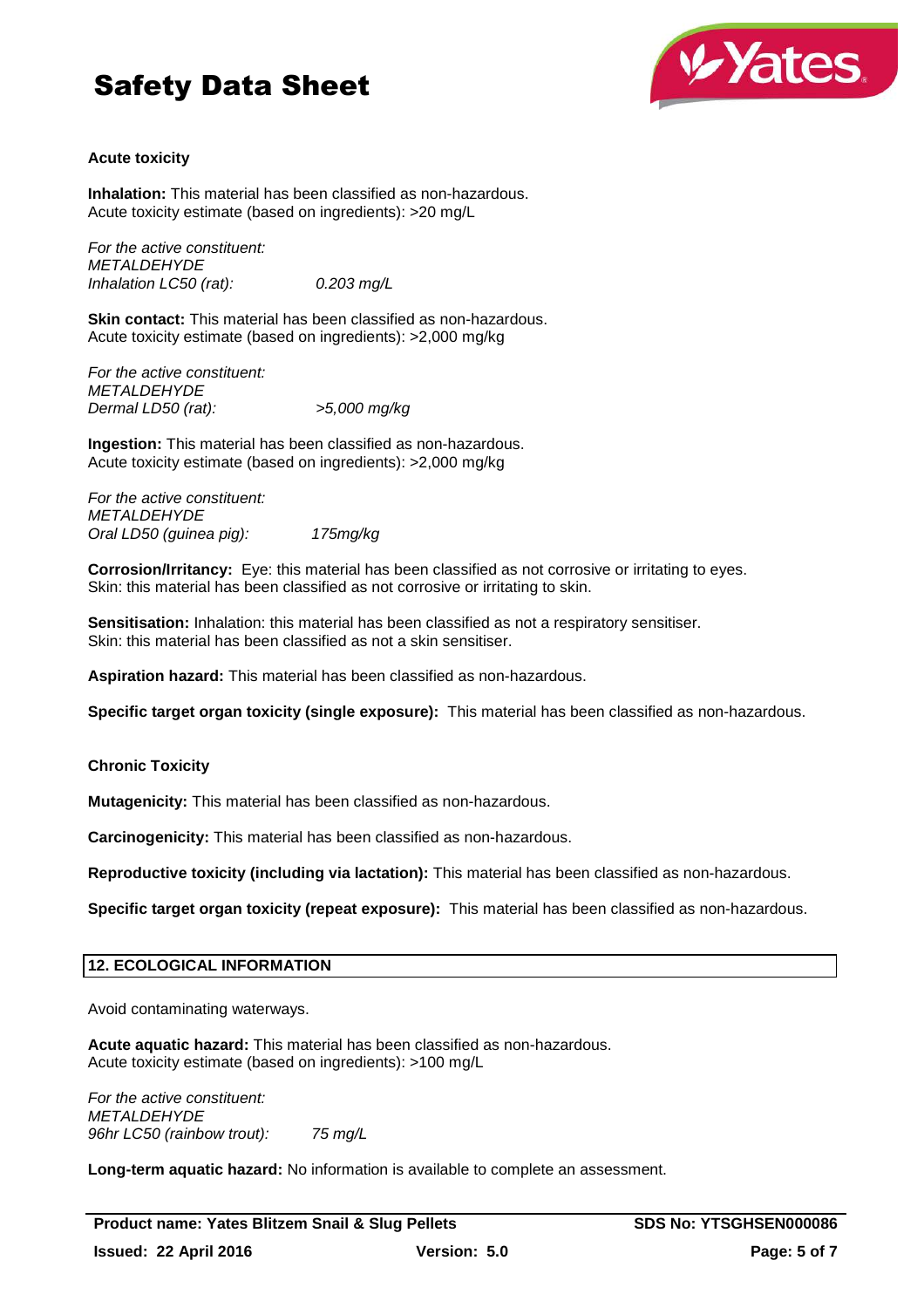# Safety Data Sheet



**Ecotoxicity:** This material has been classified as non-hazardous. Acute toxicity estimate (based on ingredients): >2,000 mg/kg

For the active constituent: **METALDEHYDE** Oral LD50 (quail): 181 mg/kg

**Persistence and degradability:** No information available.

**Bioaccumulative potential:** No information available.

**Mobility:** No information available.

# **13. DISPOSAL CONSIDERATIONS**

Persons conducting disposal, recycling or reclamation activities should ensure that appropriate personal protection equipment is used, see "Section 8. Exposure Controls and Personal Protection" of this SDS.

If possible material and its container should be recycled. If material or container cannot be recycled, dispose in accordance with local, regional, national and international Regulations.

#### **14. TRANSPORT INFORMATION**

#### **ROAD AND RAIL TRANSPORT**

Not classified as Dangerous Goods by the criteria of the "Australian Code for the Transport of Dangerous Goods by Road & Rail" and the "New Zealand NZS5433: Transport of Dangerous Goods on Land".

#### **MARINE TRANSPORT**

Not classified as Dangerous Goods by the criteria of the International Maritime Dangerous Goods Code (IMDG Code) for transport by sea.

#### **AIR TRANSPORT**

Not classified as Dangerous Goods by the criteria of the International Air Transport Association (IATA) Dangerous Goods Regulations for transport by air.

# **15. REGULATORY INFORMATION**

#### **This material is not subject to the following international agreements:**

Montreal Protocol (Ozone depleting substances) The Stockholm Convention (Persistent Organic Pollutants) The Rotterdam Convention (Prior Informed Consent) Basel Convention (Hazardous Waste) International Convention for the Prevention of Pollution from Ships (MARPOL)

### **This material/constituent(s) is covered by the following requirements:**

- The Standard for the Uniform Scheduling of Medicines and Poisons (SUSMP) established under the Therapeutic Goods Act (Commonwealth).
- All the constituents of this material are listed on the Australian Inventory of Chemical Substances (AICS).
- The Agricultural and Veterinary Chemicals Act (Commonwealth) and/or applicable Commonwealth, State or Territory control-of-use legislation.